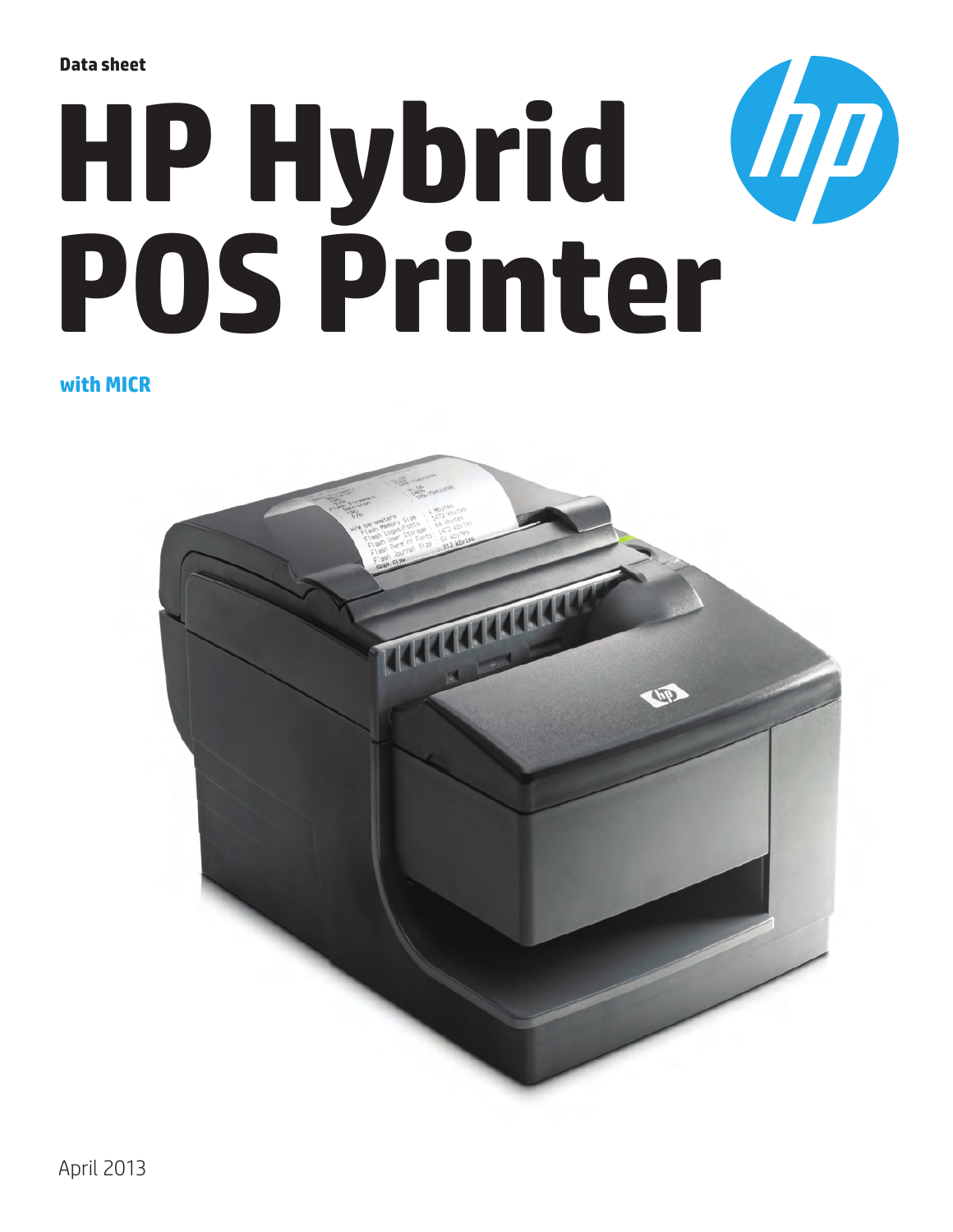## **HARRIS HP POS**

HP Hybrid POS Printer

### **Hybrid Point of Sale Printer with MICR**

This high-performance printer delivers fast one or two color thermal receipt printing<sup>1</sup>, slip printing, check validating and MICR read functionality in a compact form factor.

#### **Exceptional multi-function printing**

The HP Hybrid POS Printer with MICR (Magnetic Ink Character Recognition) is an ultra-reliable, multifunctional thermal receipt and impact slip printer ideal for retail environments that require receipt printing and check validation or the ability to print on multiple forms such as coupons and returns. Retailers can reduce check fraud and increase transaction time with the HP Hybrid POS Printer with MICR.

#### **Speed and accuracy**

Designed as a high performance receipt printer, the HP Hybrid Printer with MICR is reliable without sacrificing accuracy. The fast thermal receipt station is capable of printing watermarks, logos, coupons and other "attention grabbers" on monochrome or two-color thermal paper. In addition, the HP Hybrid POS Printer has an impact slip station with drop-in validation. Checks or other forms can be loaded from the top, front or side.

Versatile without giving up accuracy, its reliable 99% minimum check read rate is among the best in its class. MICR is read from checks, general ledger tickets or other documents.

#### **Robust retail design**

The HP Hybrid POS Printer with MICR meets the needs of retailers combining efficiency with style. Its compact size makes it one of the smallest on the market today—perfect for space-constrained locations. The printer is powered directly by the host unit via its Powered USB interface, thus reducing power outlet requirements and minimizing overall cables required for operation.

#### **Easy to use**

Featuring a self-sharpening ceramic knife, the HP Hybrid Printer with MICR is equipped to maximize auto-cutter reliability. Its long life expectancy gives you peace of mind so you know it's on the job. The intuitive thermal drop-in paper loading and snap-in impact ribbon cassette designs means store associates will be able to quickly change consumables and get back to serving customers. The printer features multiple indicators, such as paper low, exhaust, and positive slip position. Store associates will find this printer intuitive and easy to use.

#### **Industry-leading warranty and support**

The HP Hybrid POS Printer with MICR is backed by a 3-year limited warranty that includes Advanced Exchange<sup>3</sup>. You can also select from a range of HP Care Pack Services to extend your protection beyond the standard warranties<sup>2</sup>.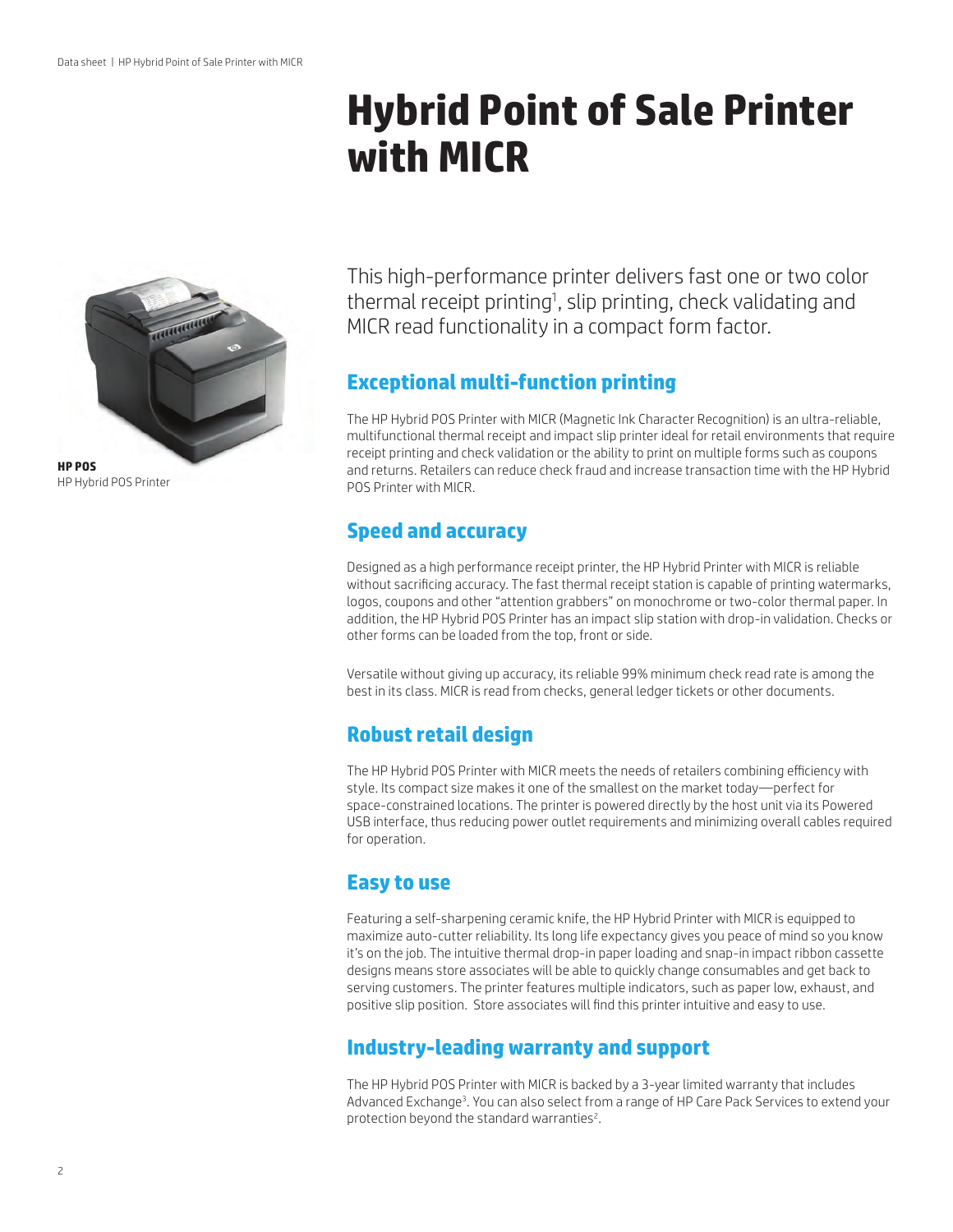#### **HP Hybrid Point of Sale Printer with MICR**

| <b>Print method</b>                   | Receipt Station (Direct Thermal, 203 DPI); Slip Station (9-Pin Impact)                                                                                                                                             |                                                                                                       |
|---------------------------------------|--------------------------------------------------------------------------------------------------------------------------------------------------------------------------------------------------------------------|-------------------------------------------------------------------------------------------------------|
| <b>Receipt printing speed</b>         | Monochrome: up to 59.2 LPS (200 mm/s); Two-color1: up to 27 LPS (100 mm/s)                                                                                                                                         |                                                                                                       |
| <b>Resolution</b>                     | 203 DPI (Dots Per Inch)                                                                                                                                                                                            |                                                                                                       |
| Knife                                 | Standard (Ceramic, Rotary); partial cut                                                                                                                                                                            |                                                                                                       |
| <b>Print columns</b>                  | Receipt Station (44 & 56); Slip Station: (42 & 51)                                                                                                                                                                 |                                                                                                       |
| Paper roll diameter                   | Standard: 3.15 in. X 3.27 in. (80 mm X 83 mm)                                                                                                                                                                      |                                                                                                       |
| Paper                                 | Direct thermal POS Grade(s), thickness: 2.0-3.4 mil; special paper for color printing available                                                                                                                    |                                                                                                       |
| <b>Memory</b>                         | 8 MB Flash; shared for graphics, logos, user defined characters and user data storage; 8k data buffer                                                                                                              |                                                                                                       |
| <b>Connectivity/Interface</b>         | 24 Volt Powered USB (Does not require separate power adapter or power brick)                                                                                                                                       |                                                                                                       |
| <b>Supported languages</b>            | English, French Canadian                                                                                                                                                                                           |                                                                                                       |
| <b>Barcodes</b>                       | UPC-A, UPC-E, Code 39, Code 93, Code 128, JAN8 and JAN13 (EAN), Interleaved 2 of 5, Codabar, PDF 417 (receipt station only)                                                                                        |                                                                                                       |
| <b>Print drivers</b>                  | Windows Native, JPOS, OPOS                                                                                                                                                                                         |                                                                                                       |
| <b>Operating system compatibility</b> | Windows 7 Professional 64<br>Windows 7 Professional 32<br>Windows Vista Business 32                                                                                                                                | Windows XP Professional 32<br>Windows Embedded for Point of Service<br>Windows Embedded POSReady 2009 |
| <b>Reliability</b>                    | MCBF (Mean Cycles Between Failure) 64 million print lines, 2 million cuts                                                                                                                                          |                                                                                                       |
| <b>Operating voltage</b>              | 24 V                                                                                                                                                                                                               |                                                                                                       |
| <b>Current consumption</b>            | 1.7A (printing a typical receipt), 1.4A (printing a typical slip), 320mA (idle)                                                                                                                                    |                                                                                                       |
| <b>Agency certifications</b>          | EMI: ICES-003, Class B (Class A for Imaging Module); FCC Class B (Class A for Imaging Module), WHQL, RoHS, WEEE                                                                                                    |                                                                                                       |
| <b>Dimensions</b>                     | 134 x 144 x 184 mm (5.34 x 5.66 x 7.24 in)                                                                                                                                                                         |                                                                                                       |
| Weight                                | Approximately 8 lbs (3.62 kg)                                                                                                                                                                                      |                                                                                                       |
| <b>Option kit contents</b>            | HP USB Printer, Starter paper roll, Powered USB cable, Point of Sale System Software and Documentation CD with Options<br>Warranty Manual                                                                          |                                                                                                       |
| <b>MICR Reader</b>                    | Character sets/fonts: fonts E-13B and CMC-7, auto discriminate (Integrated in slip station)                                                                                                                        |                                                                                                       |
| Warranty                              | 3 years limited warranty with advanced exchange coverage; Optional HP Care Pack Services are extended service contracts<br>which go beyond your standard warranties. For more details visit: hp.com/go/lookuptool. |                                                                                                       |

**Note:** This printer does not comply with fiscalization requirements that may be required in certain countries.